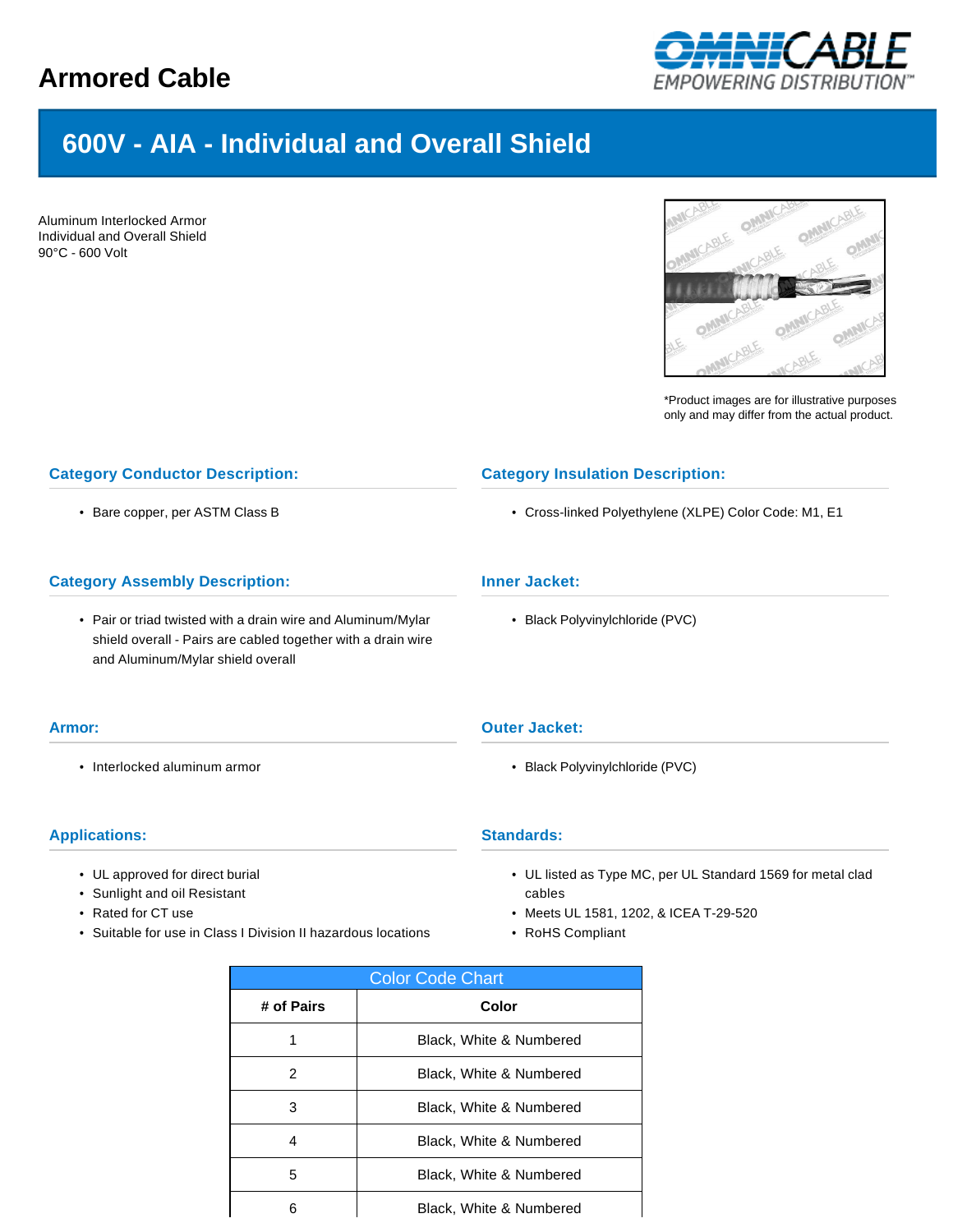| $\overline{7}$ | Black, White & Numbered |
|----------------|-------------------------|
| 8              | Black, White & Numbered |
| 9              | Black, White & Numbered |
| 10             | Black, White & Numbered |
| 11             | Black, White & Numbered |
| 12             | Black, White & Numbered |
| 13             | Black, White & Numbered |
| 14             | Black, White & Numbered |
| 15             | Black, White & Numbered |
| 16             | Black, White & Numbered |
| 17             | Black, White & Numbered |
| 18             | Black, White & Numbered |
| 19             | Black, White & Numbered |
| 20             | Black, White & Numbered |
| 21             | Black, White & Numbered |
| 22             | Black, White & Numbered |
| 23             | Black, White & Numbered |
| 24             | Black, White & Numbered |
| 25             | Black, White & Numbered |
|                |                         |